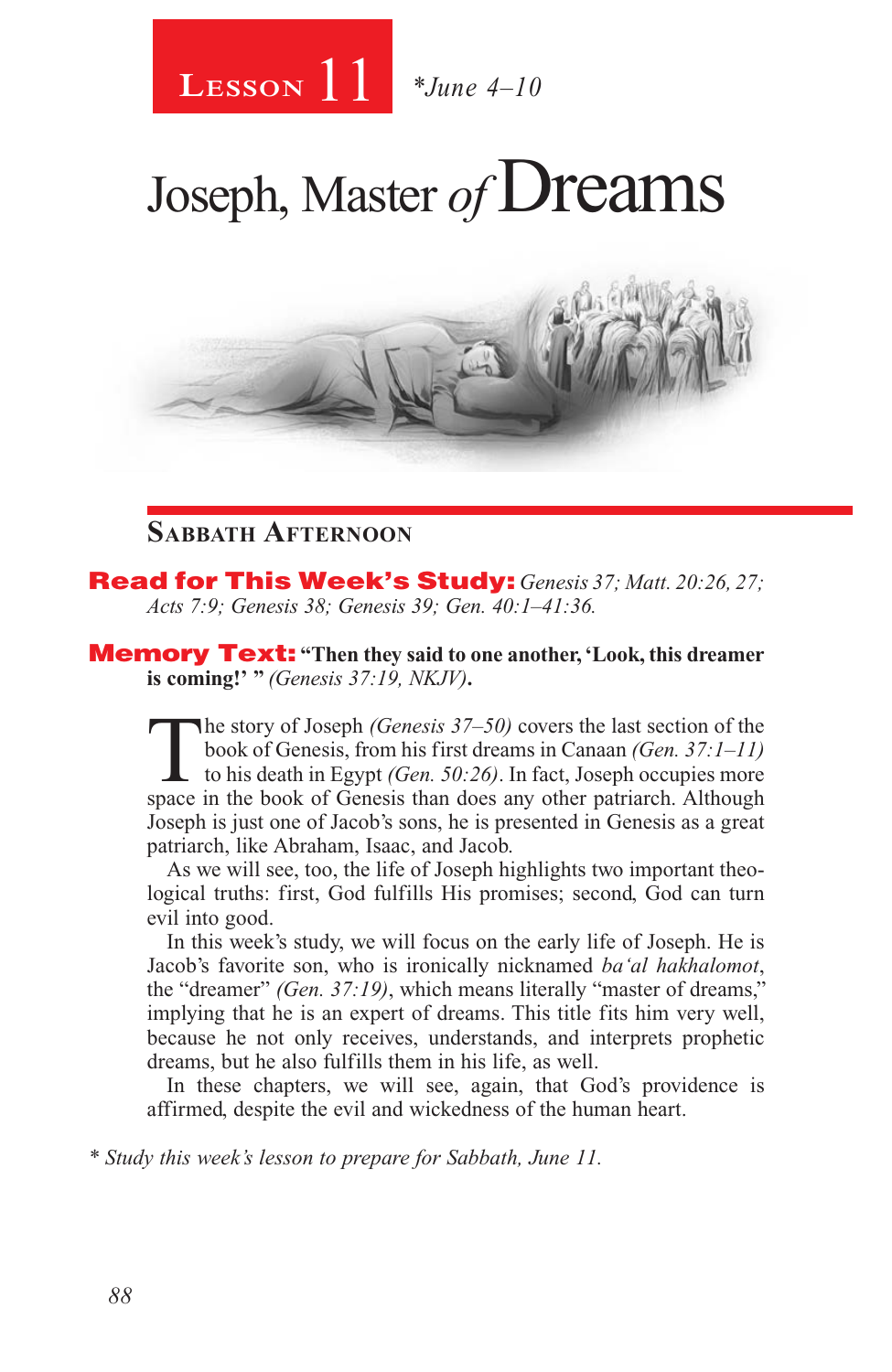## **SUNDAY** June 5

## **Family Troubles**

Jacob has, at last, settled in the land. While Isaac was only "a stranger," the text also says that Jacob "dwelt in the land" *(Gen. 37:1)*. Yet, it was then, as he was settling into the land, that the troubles began, this time from inside the family. The controversy does not concern the possession of the land or the use of a well; it is, mainly, spiritual.

\_\_\_\_\_\_\_\_\_\_\_\_\_\_\_\_\_\_\_\_\_\_\_\_\_\_\_\_\_\_\_\_\_\_\_\_\_\_\_\_\_\_\_\_\_\_\_\_\_\_\_\_\_\_\_\_

\_\_\_\_\_\_\_\_\_\_\_\_\_\_\_\_\_\_\_\_\_\_\_\_\_\_\_\_\_\_\_\_\_\_\_\_\_\_\_\_\_\_\_\_\_\_\_\_\_\_\_\_\_\_\_\_

\_\_\_\_\_\_\_\_\_\_\_\_\_\_\_\_\_\_\_\_\_\_\_\_\_\_\_\_\_\_\_\_\_\_\_\_\_\_\_\_\_\_\_\_\_\_\_\_\_\_\_\_\_\_\_\_

#### Read **Genesis 37:1–11. What family dynamic predisposed Joseph's brothers to hate him so much?**

From the very beginning, we understand that Joseph, the son of Jacob's old age *(Gen. 37:3)*, enjoyed a special relationship with his father, who "loved him more than all his brothers" *(Gen. 37:4, NKJV)*. Jacob even went so far as to make Joseph "a tunic of many colors" *(Gen. 37:3, NKJV)*, a prince's garment *(2 Sam. 13:18)*, an indication of Jacob's secret intention to elevate Joseph, Rachel's first son, to the status of firstborn.

The future will, indeed, confirm Jacob's wishes because Joseph eventually will receive the rights of the firstborn *(1 Chron. 5:2)*. No wonder, then, that Joseph's brothers hated him so much and could not even engage in peaceful conversations with him *(Gen. 37:4)*.

Furthermore, Joseph would bring bad reports to his father about any reprehensible behavior from his brothers *(Gen. 37:2)*. No one likes a snitch.

So, when Joseph shared his dreams, suggesting that God would put him in a higher position and that they, his brothers, would bow before him, they hated him even more. The genuine prophetic character of the dreams was even ratified by the fact that they are repeated *(see Gen. 41:32)*. Although Jacob openly rebuked his son *(Gen. 37:10)*, he kept this incident in his mind, meditating on its meaning and waiting for its fulfillment *(Gen. 37:11)*. The implication is that, perhaps, deep down he thought there might be something to these dreams after all. He was right, however much he couldn't know it at the time.

#### **Read Matthew 20:26, 27. What crucial principle is revealed here, and how can we learn to manifest in our own lives what it teaches?**

 $\_$  , and the set of the set of the set of the set of the set of the set of the set of the set of the set of the set of the set of the set of the set of the set of the set of the set of the set of the set of the set of th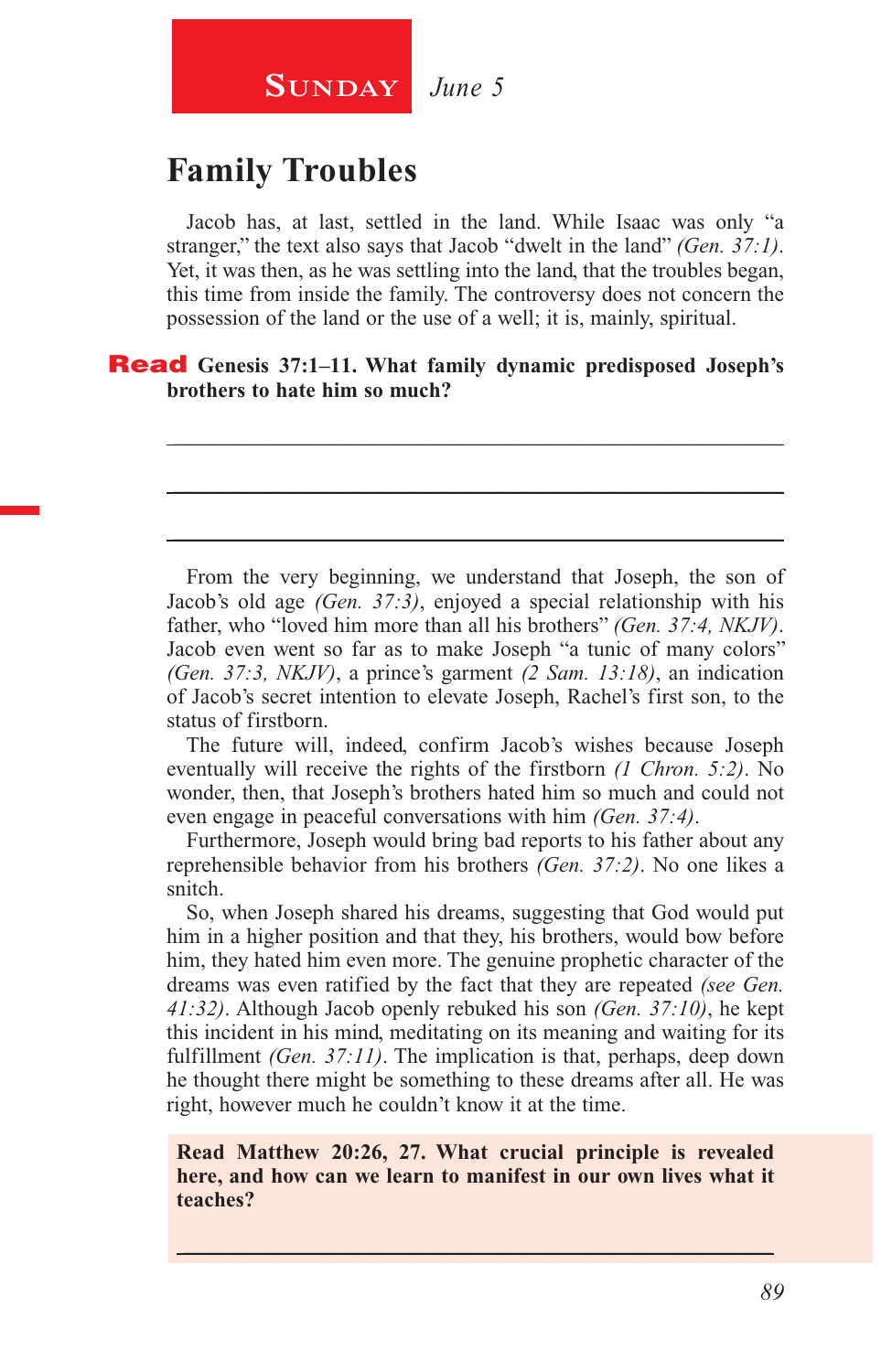## **The Attack on Joseph**

However horrible the events that were to follow, they're not hard to comprehend. To be in that close proximity to, and even to be related to, someone whom you hated would inevitably lead, sooner or later, only to trouble.

And it did.

Read **Genesis 37:12–36. What does this teach us about how dangerous and evil unregenerate hearts can be and what they can lead any one of us to do?**

The brothers hate Joseph because they are jealous of God's favor *(Acts 7:9)*, a favor that will be confirmed at each step in the next course of events. When Joseph has lost his way, a man finds him and guides him *(Gen. 37:15)*. When Joseph's brothers plot to kill him, Reuben intervenes and suggests that he be thrown into a pit instead *(Gen. 37:20–22)*.

\_\_\_\_\_\_\_\_\_\_\_\_\_\_\_\_\_\_\_\_\_\_\_\_\_\_\_\_\_\_\_\_\_\_\_\_\_\_\_\_\_\_\_\_\_\_\_\_\_\_\_\_\_\_\_\_

\_\_\_\_\_\_\_\_\_\_\_\_\_\_\_\_\_\_\_\_\_\_\_\_\_\_\_\_\_\_\_\_\_\_\_\_\_\_\_\_\_\_\_\_\_\_\_\_\_\_\_\_\_\_\_\_

It's hard to imagine the kind of hatred expressed here, especially for someone of their own household. How could these young men have done something so cruel? Did they not think, even for a few moments, about how this would impact their own father? Whatever resentment they might have had toward their father because he favored Joseph, to do this to one of his children was, truly, despicable. What a powerful manifestation of just how evil human beings can be.

"But some of them [the brothers] were ill at ease; they did not feel the satisfaction they had anticipated from their revenge. Soon a company of travelers was seen approaching. It was a caravan of Ishmaelites from beyond Jordan, on their way to Egypt with spices and other merchandise. Judah now proposed to sell their brother to these heathen traders instead of leaving him to die. While he would be effectually put out of their way, they would remain clear of his blood."—Ellen G. White, *Patriarchs and Prophets*, p. 211.

After they cast him into the pit, planning to kill him later, a caravan passes, and Judah proposes to his brothers to sell Joseph to them *(Gen. 37:26, 27)*. After Joseph is sold to the Midianites *(Gen. 37:28)*, the Midianites sell him to someone in Egypt *(Gen. 37:36)*, thus anticipating his future glory.

**Why is it so important to seek God's power in order to change bad traits of character before they can manifest themselves in acts that, at one point in your life, you would never have imagined yourself doing?**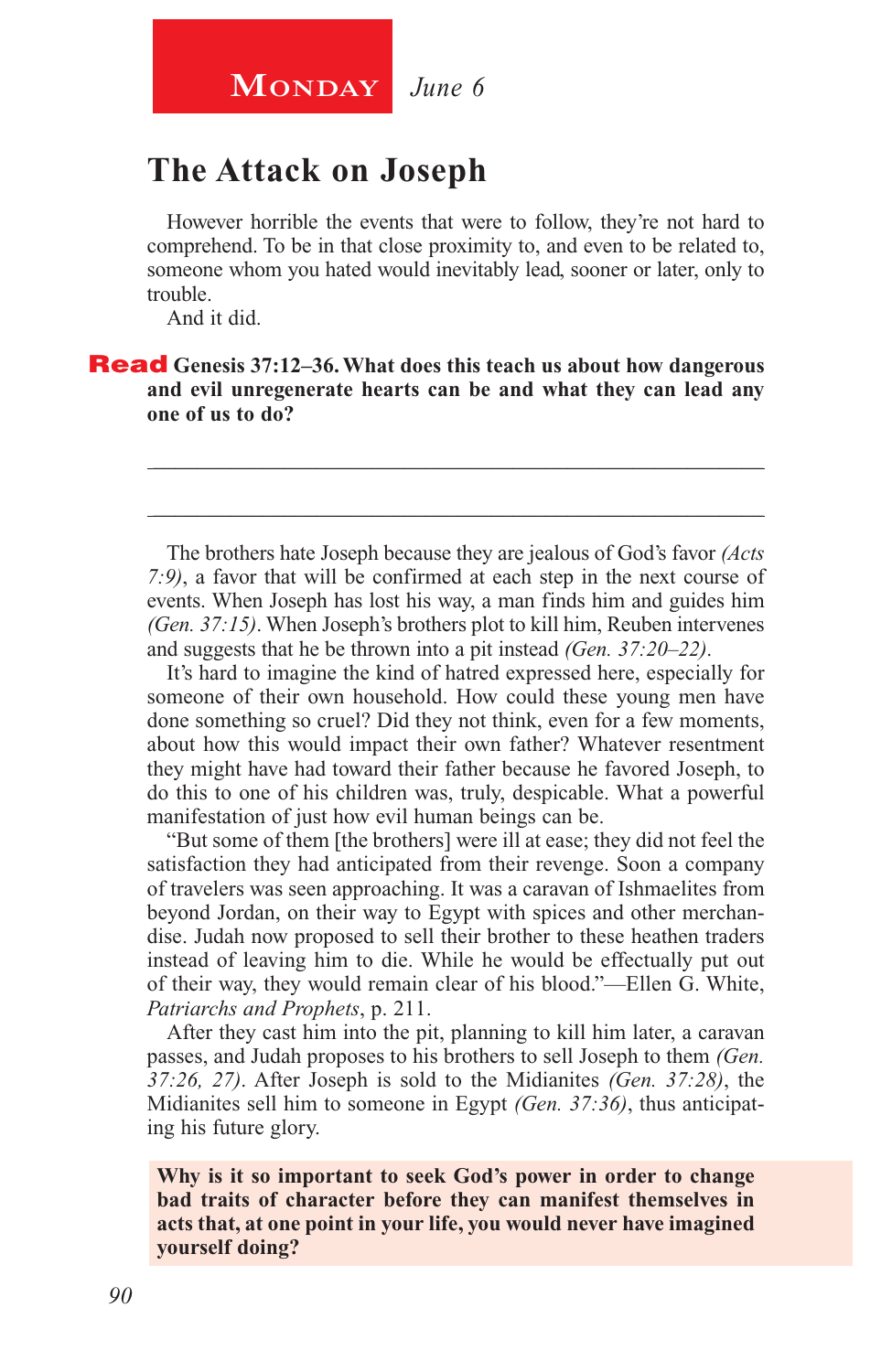## **Judah and Tamar**

The story of Tamar is not out of place here. This incident follows chronologically the sale of Joseph in Egypt *(Gen. 38:1)*, and it is consistent with the fact that Judah has just left his brothers, which points to his disagreement with them. In addition, the text shares a number of common words and motifs with the preceding chapter, and it carries the same theological lesson: an evil act will be turned into a positive event linked to salvation.

\_\_\_\_\_\_\_\_\_\_\_\_\_\_\_\_\_\_\_\_\_\_\_\_\_\_\_\_\_\_\_\_\_\_\_\_\_\_\_\_\_\_\_\_\_\_\_\_\_\_\_\_\_\_\_\_

\_\_\_\_\_\_\_\_\_\_\_\_\_\_\_\_\_\_\_\_\_\_\_\_\_\_\_\_\_\_\_\_\_\_\_\_\_\_\_\_\_\_\_\_\_\_\_\_\_\_\_\_\_\_\_\_

\_\_\_\_\_\_\_\_\_\_\_\_\_\_\_\_\_\_\_\_\_\_\_\_\_\_\_\_\_\_\_\_\_\_\_\_\_\_\_\_\_\_\_\_\_\_\_\_\_\_\_\_\_\_\_\_

\_\_\_\_\_\_\_\_\_\_\_\_\_\_\_\_\_\_\_\_\_\_\_\_\_\_\_\_\_\_\_\_\_\_\_\_\_\_\_\_\_\_\_\_\_\_\_\_\_\_\_\_\_\_\_\_

#### Read **Genesis 38. Compare Judah's behavior with that of the Canaanite Tamar. Who of the two is more righteous, and why?**

Judah finds a Canaanite wife *(Gen. 38:2)* with whom he has three sons: Er, Onan, and Shelah. Judah gives the Canaanite Tamar as wife to Er, his firstborn, in order to ensure proper genealogy. When Er and Onan are killed by God because of their wickedness, Judah promises his last son, Shelah, to Tamar.

When, after some time, Judah seems to have forgotten his promise, as he goes to comfort himself after the death of his wife, Tamar decides to play the prostitute in order to force him to fulfill his promise. Because Judah has no cash to pay the prostitute, whom he does not recognize, he promises to send her, later, a goat from his flock.

Tamar requires that, in the meantime, he give her his signet and cord and his staff as an immediate guarantee of payment. Tamar will get pregnant from this unique encounter. When, later, accused of playing the harlot, she will show to the accuser, Judah, his signet and cord and his staff. Judah understands and apologizes.

The conclusion of this sordid story is the birth of Perez, meaning "breaking through," who, like Jacob, is born second, and becomes first, and is named in salvation history as the ancestor of David *(Ruth 4:18–22)*, and ultimately of Jesus Christ *(Matt. 1:3)*. As for Tamar, she is the first of the four women—followed by Rahab *(Matt. 1:5)*, Ruth *(Matt. 1:5, 6)*, and the wife of Uriah *(Matt. 1:6)—*who genealogically preceded Mary, the mother of Jesus *(Matt. 1:16)*.

One lesson we can take from this story: just as God saved Tamar through His grace, transforming evil into good, so will He save His people through the cross of Jesus. And in the case of Joseph, He will turn his troubles into the salvation of Jacob and his sons.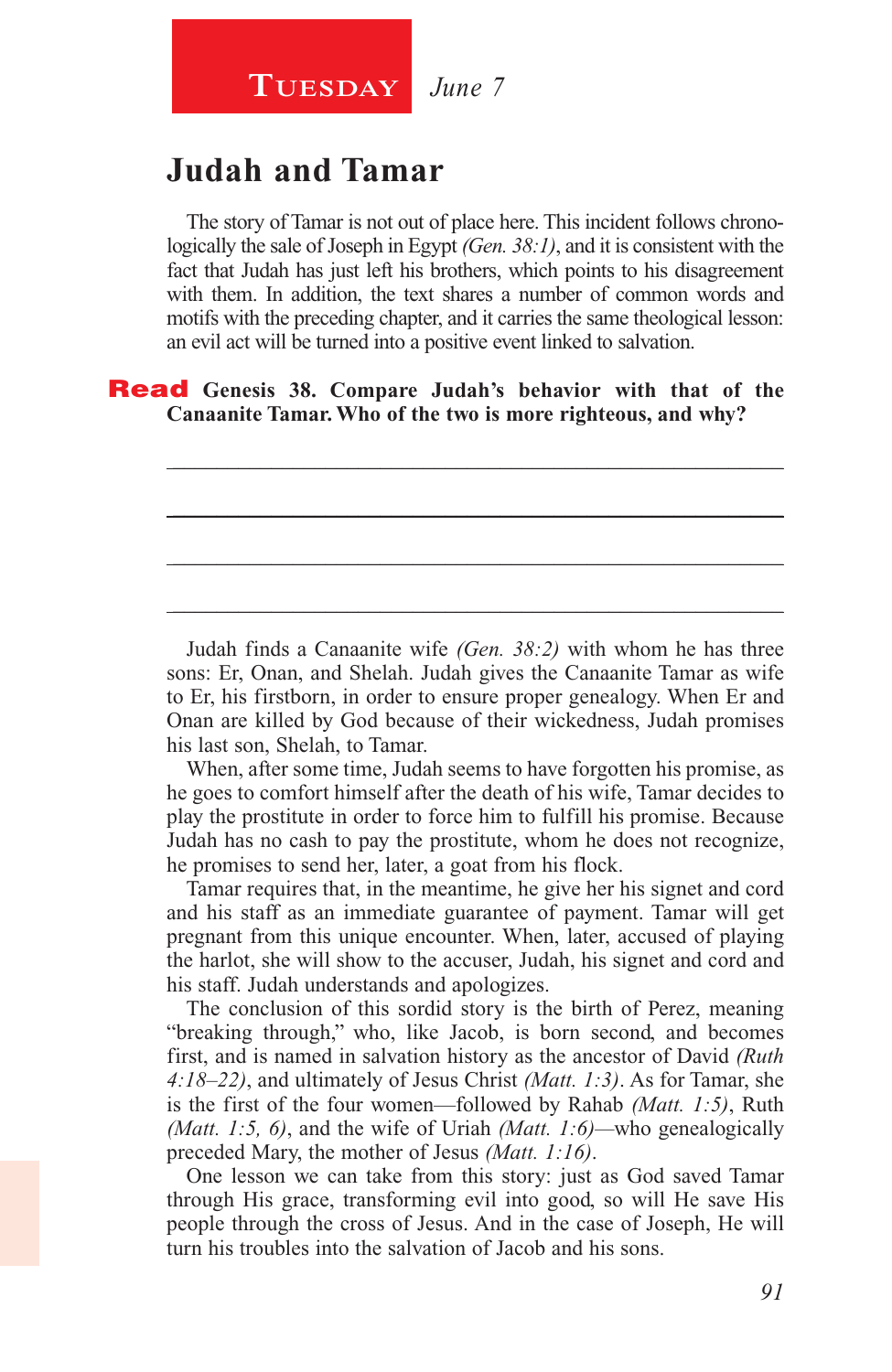## **Joseph, a Slave in Egypt**

We now pick up the flow of Joseph's stories, which have been "interrupted" by the Tamar incident. Joseph is now working as a slave for the "captain of the guard," who is in charge of the prison for royal officials *(Gen. 40:3, 4; Gen. 41:10–12)*.

#### **Read** Genesis 39. In light of the example of Joseph's working as a man**ager under Potiphar, what are the factors that led to such success?**

Almost immediately, Joseph was characterized as a man of success *(Gen. 39:2, 3).* He was so good, and his master so trusted him that "all that he had he put into his hand," and Potiphar even made him "overseer over his house" *(Gen 39:4)*.

\_\_\_\_\_\_\_\_\_\_\_\_\_\_\_\_\_\_\_\_\_\_\_\_\_\_\_\_\_\_\_\_\_\_\_\_\_\_\_\_\_\_\_\_\_\_\_\_\_\_\_\_\_\_\_\_

\_\_\_\_\_\_\_\_\_\_\_\_\_\_\_\_\_\_\_\_\_\_\_\_\_\_\_\_\_\_\_\_\_\_\_\_\_\_\_\_\_\_\_\_\_\_\_\_\_\_\_\_\_\_\_\_

Joseph's success, however, does not corrupt him. When Potiphar's wife notices him and wants to sleep with him, Joseph unambiguously refuses and prefers to lose his job and his security rather than " 'do this great wickedness, and sin against God' " *(Gen. 39:9)*. The woman, humiliated by Joseph's refusal, reports falsely to her servants and to her husband that Joseph wanted to rape her. As a result, Joseph is cast into prison.

Joseph experiences here what we all have experienced: the sense of abandonment by God, though, even in this difficult time, "the LORD was with Joseph" *(Gen. 39:21)*.

Eventually, the Lord acts, and it has an impact on Joseph's relationship with the officer of the prison. Here, too, as in his master's house, the Lord blesses Joseph. He obviously is a gifted man, and despite even worse circumstances now (after all, before, he was still a slave!), he seeks to make the best of it. Whatever his gifts, however, the text makes it clear that, in the end, it was only God who brought him success. "The keeper of the prison did not look into anything that was under Joseph's authority, because the LORD was with him; and whatever he did, the Lord made it prosper" (Gen. 39:23, NKJV). How important that all who are gifted, all who are "successful," remember where it all comes from!

**Read Genesis 39:7–12. How did Joseph resist the advances of Potiphar's wife? Why did Joseph specifically say that to do what she asked would be a sin against God? What understanding does he show of the nature of sin and what it is?**

\_\_\_\_\_\_\_\_\_\_\_\_\_\_\_\_\_\_\_\_\_\_\_\_\_\_\_\_\_\_\_\_\_\_\_\_\_\_\_\_\_\_\_\_\_\_\_\_\_\_\_\_\_\_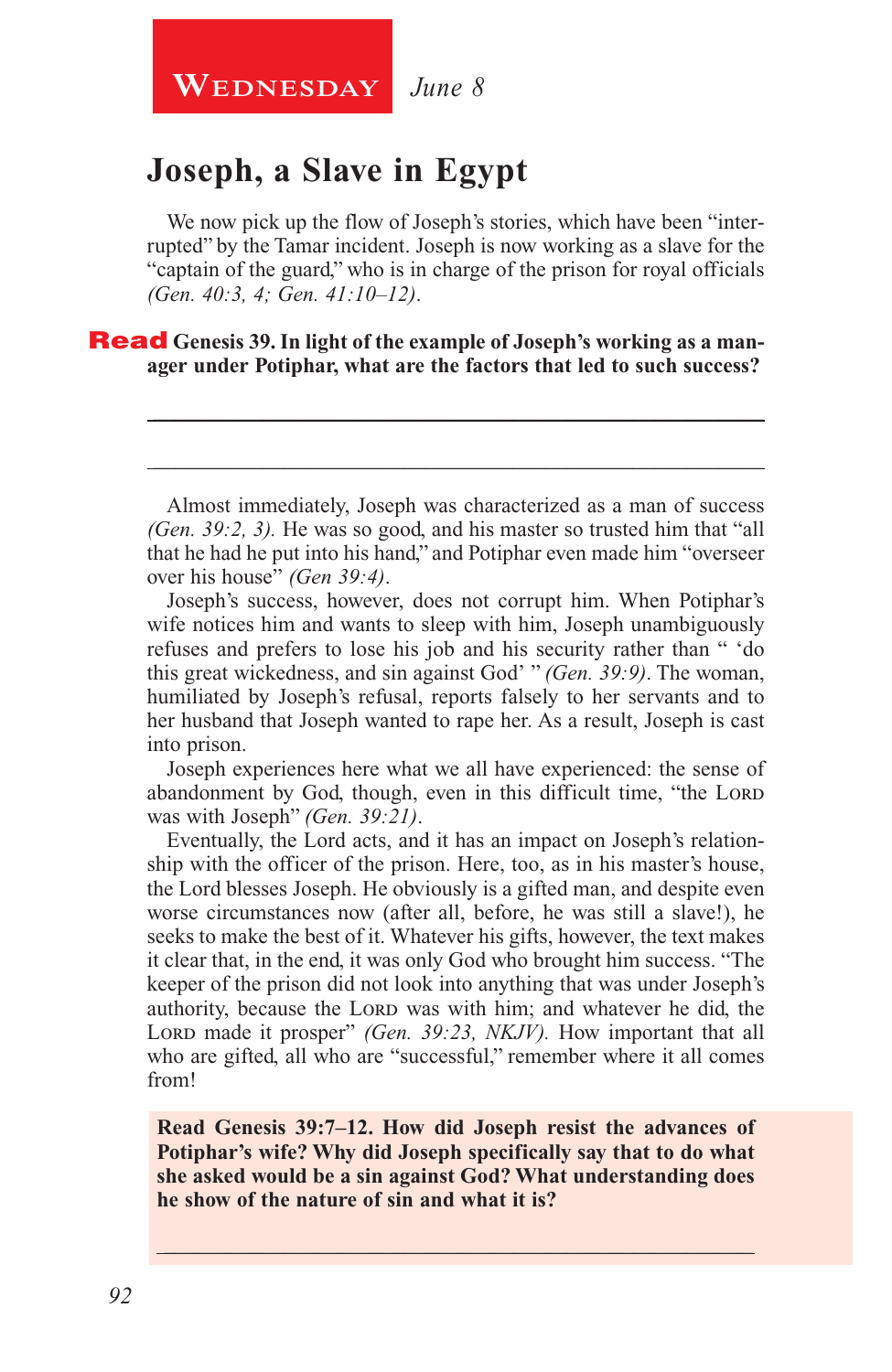#### **Thursday** *June 9*

### **The Dreams of Pharaoh**

Read **Genesis 40:1–41:36. How are the dreams of Pharaoh related to the dreams of the officers? What is the significance of this parallel?** 

The providential character of the events continues. Over time, Joseph is put in charge of the prisoners, two of whom happen to be former officers of Pharaoh, a butler and a baker *(Gen. 41:9–11)*. They are both troubled by dreams that they cannot understand, because "there is no interpreter" *(Gen. 40:8)*. Joseph, then, interprets their respective dreams.

\_\_\_\_\_\_\_\_\_\_\_\_\_\_\_\_\_\_\_\_\_\_\_\_\_\_\_\_\_\_\_\_\_\_\_\_\_\_\_\_\_\_\_\_\_\_\_\_\_\_\_\_\_\_\_\_

\_\_\_\_\_\_\_\_\_\_\_\_\_\_\_\_\_\_\_\_\_\_\_\_\_\_\_\_\_\_\_\_\_\_\_\_\_\_\_\_\_\_\_\_\_\_\_\_\_\_\_\_\_\_\_\_

In a parallel to the two officers' dreams, Pharaoh also has two dreams, which no one can interpret *(Gen. 41:1–8)*. At that moment the butler providentially remembers Joseph and recommends him to Pharaoh *(Gen. 41:9–13)*.

In a parallel to the other dreams, Pharaoh, like the officers, is troubled, and, like them, reveals his dreams *(Gen. 41:14–24)*, and Joseph interprets them. Like the officers' dreams, Pharaoh's dreams display parallels of symbols: the two series of seven cows (fat and gaunt) just as the two series of heads of grain (plump and thin) represent two series of years, one good and one bad. The seven cows parallel the seven heads of grain, repeating the same message, an evidence of their divine origin, just like Joseph's dreams *(Gen. 41:32; compare with Gen. 37:9)*.

Though Joseph is the one who interpreted the dream for Pharaoh, Joseph makes certain that Pharaoh knows that it was God, *Elohim*, who showed the king the things that He, God, was going to do *(Gen. 41:25, 28)*. It seems, too, that Pharaoh got the message because, when he decided to appoint someone to be over the land, his argument was as follows:

" 'Inasmuch as God has shown you all this, there is no one as discerning and wise as you. You shall be over my house, and all my people shall be ruled according to your word' " *(Gen. 41:39, 40, NKJV)*.

How fascinating: thanks to God, Joseph goes from ruler over Potiphar's house to ruler over the prison to ruler over all of Egypt. What a powerful story about how, even amid what look like terrible circumstances, God's providences are revealed.

**How can we learn to trust God and cling to His promises when events don't appear providential at all, and indeed, God seems silent?**

 $\_$  , and the set of the set of the set of the set of the set of the set of the set of the set of the set of the set of the set of the set of the set of the set of the set of the set of the set of the set of the set of th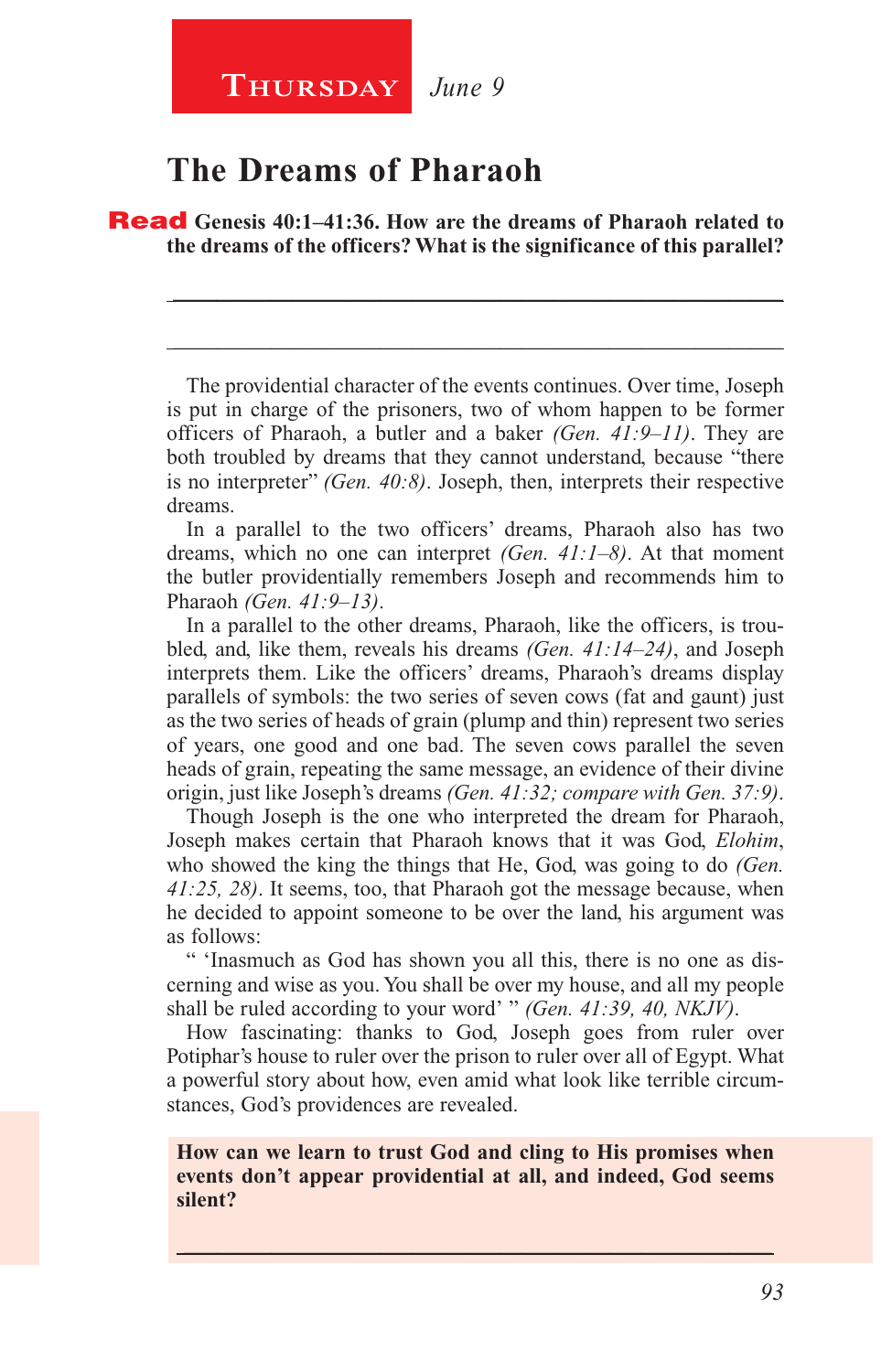## **FRIDAY** June 10

Further Thought: Ellen G. White, "Joseph in Egypt," pp. 213-223, in *Patriarchs and Prophets*.

"In early life, just as they were passing from youth to manhood, Joseph and Daniel were separated from their homes and carried as captives to heathen lands. Especially was Joseph subject to the temptations that attend great changes of fortune. In his father's home a tenderly cherished child; in the house of Potiphar a slave, then a confidant and companion; a man of affairs, educated by study, observation, contact with men; in Pharaoh's dungeon a prisoner of state, condemned unjustly, without hope of vindication or prospect of release; called at a great crisis to the leadership of the nation—what enabled him to preserve his integrity? . . .

"In his childhood, Joseph had been taught the love and fear of God. Often in his father's tent, under the Syrian stars, he had been told the story of the night vision at Bethel, of the ladder from heaven to earth, and the descending and ascending angels, and of Him who from the throne above revealed Himself to Jacob. He had been told the story of the conflict beside the Jabbok, when, renouncing cherished sins, Jacob stood conqueror, and received the title of a prince with God.

"A shepherd boy, tending his father's flocks, Joseph's pure and simple life had favored the development of both physical and mental power. By communion with God through nature and the study of the great truths handed down as a sacred trust from father to son, he had gained strength of mind and firmness of principle.

"In the crisis of his life, when making that terrible journey from his childhood home in Canaan to the bondage which awaited him in Egypt, looking for the last time on the hills that hid the tents of his kindred, Joseph remembered his father's God. He remembered the lessons of his childhood, and his soul thrilled with the resolve to prove himself true—ever to act as became a subject of the King of heaven."—Ellen G. White, *Education*, pp. 51, 52.

#### Discussion Questions:

 **Compare Joseph with Daniel and Jesus. What are their common points? How do Joseph and Daniel, in their own ways, reveal aspects of what Jesus would be like?**

**2** In class, talk about the question at the end of Thursday's study. **How do we learn to trust God when things don't turn out as well for us as they did, eventually, for Joseph?**